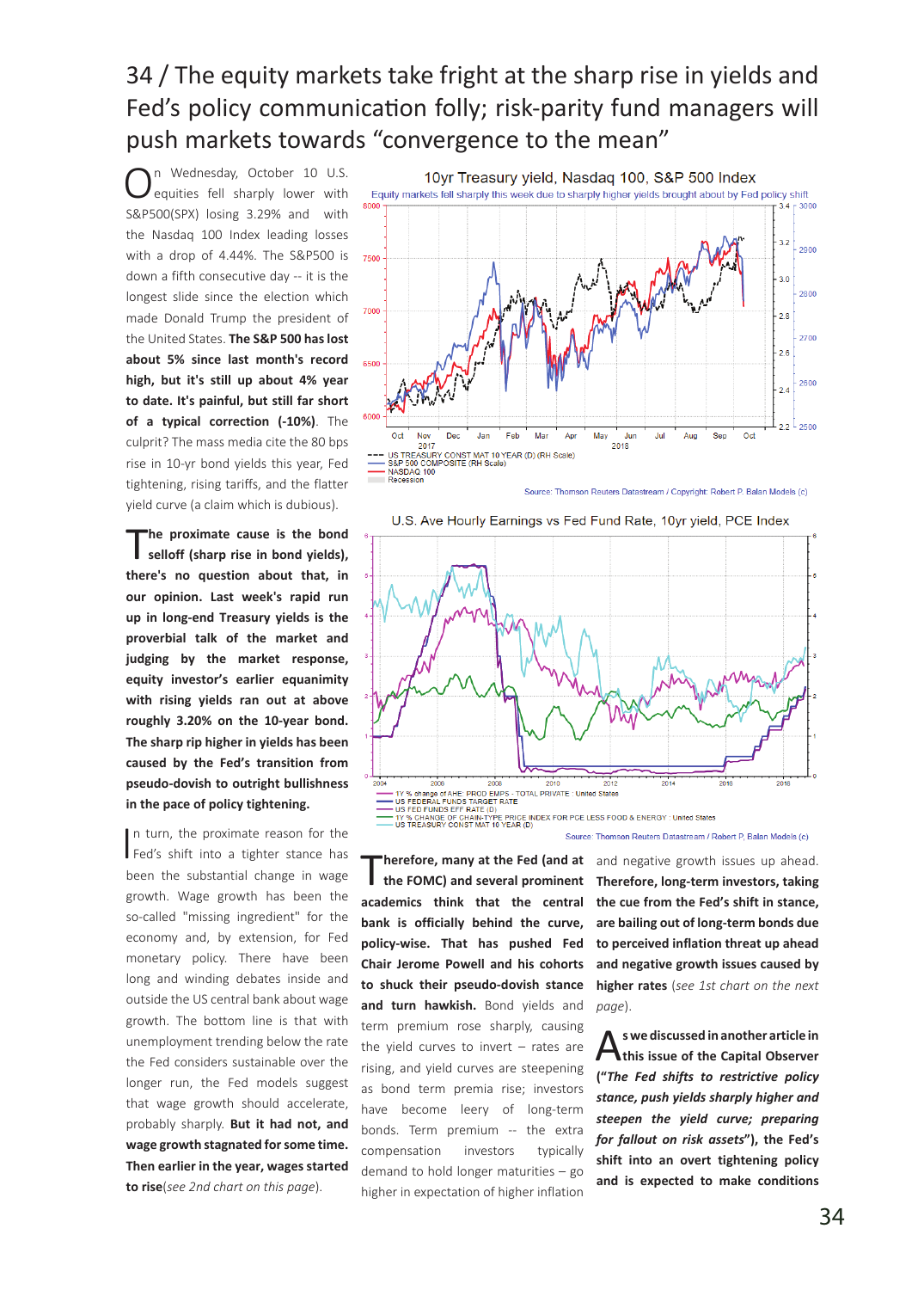**restrictive, has finally struck a nerve in equity market investors. That is what has flipped the equity-rates correlation to negative** (*see 2nd chart on this page*), **so we are seeing the extreme volatility in the equity markets, culminating in the sell-off over the past few days, especially on the 10th of October.** 

This is the same thing that happened<br>in late January (*see 2nd chart on this page*). **As the January debacle showed, sharply rising yields would tend to undercut the equity markets when the composure of the equity markets is shattered. In this case, Fed Chair Powell's injudicious comments implying restrictive monetary policy to come was the veritable straw that broke the camel's back.** 

 $A<sup>s</sup>$  the graph above shows, the correlation between yields and equities are mostly positive, and dip into negative territory only after fiveyear intervals, on average, and usually do not stay negative for very long. That has spawned investment strategies which build on this positive relationship. Foremost among these strategies are the so-called "risk-parity" funds pioneered by Bridgewater Associates led by Ray Dalio. The divergence of the yields and equities have strongly negative impact on the valuation of these "risk-parity" funds, which by latest count could have assets of up to \$1.4trn. A report on bond markets by AllianceBernstein estimates that with leverage the Risk Parity industry now controls about \$1.4trn of assets. Some compare the rise of Risk Parity to the invention of"portfolio insurance" in the 80's which played a significant part of the 1987 crash.

I (GFC) world, the "attraction" of n the post-Great Financial Crisis diversification benefits inherent in a negative stock-bond return correlation (positive equity-rates correlation) was magnified by an "everybody wins" scenario, where both stocks and yields generally rallied together – forming a natural hedged pair. That has been a



great selling point for the "risk parity" funds – and that idea did attract large AUMs.

2004

Detrended line of S&P 500 COMPOSITE (RH Scale

2006

Correlation coefficient between S&P 500 and 10yr T-Bond Yield, (period:<br>Detrended line of US TREASURY CONST MAT 10 YEAR (D) (RH Scale

2008

2010

2012

d: 12-months)

2014

Source: Thomson Reuters Datastream / Copyright: Robert P. Balan Models (c)

1998

2000

Recession

Correlation coefficient h

2002

N**ow, that attraction has the potential to turn deadly (if the divergence persists). Also, it has been proven that the speed of the bond selloff matters even if the interpretation of rate rise is benign (ostensibly, a response to rising economic growth)**. That is, even if rising yields are a sign of economic strength, a 2+ standard deviation rise in 10-year yields in the space of a month generally weighs on stocks irrespective of the interpretation (*see 1st chart on next page*).Sometimes, it takes a while for the danger to be realized, and the market could be blasé about the bond yield rise for some time. That point is critical. Last week, equities not only digested the rate rise with alacrity - stocks actually celebrated the bond selloff on the assumption that rising long end yields represented the bond market "catching up" with economic reality.

2016

2018

 $-500$ 

 $-1000$ 

 $-10$ 

But fast forward to this week, and<br>
Stocks weren't so sure anymore. By Wednesday the 10th of October, it was clear that even if rising yields were "validation" of U.S. economic prosperity, the rapidity of rate rise was perceived by the market as a threat to equities. And that rapid rise in rates and steepening of the yield curve, we reiterate, was largely caused by injudicious remarks from Fed Chair Powell and several DOMC members implying even more restrictive policy measures to come. Those tongue-slips are even more remarkable, given the